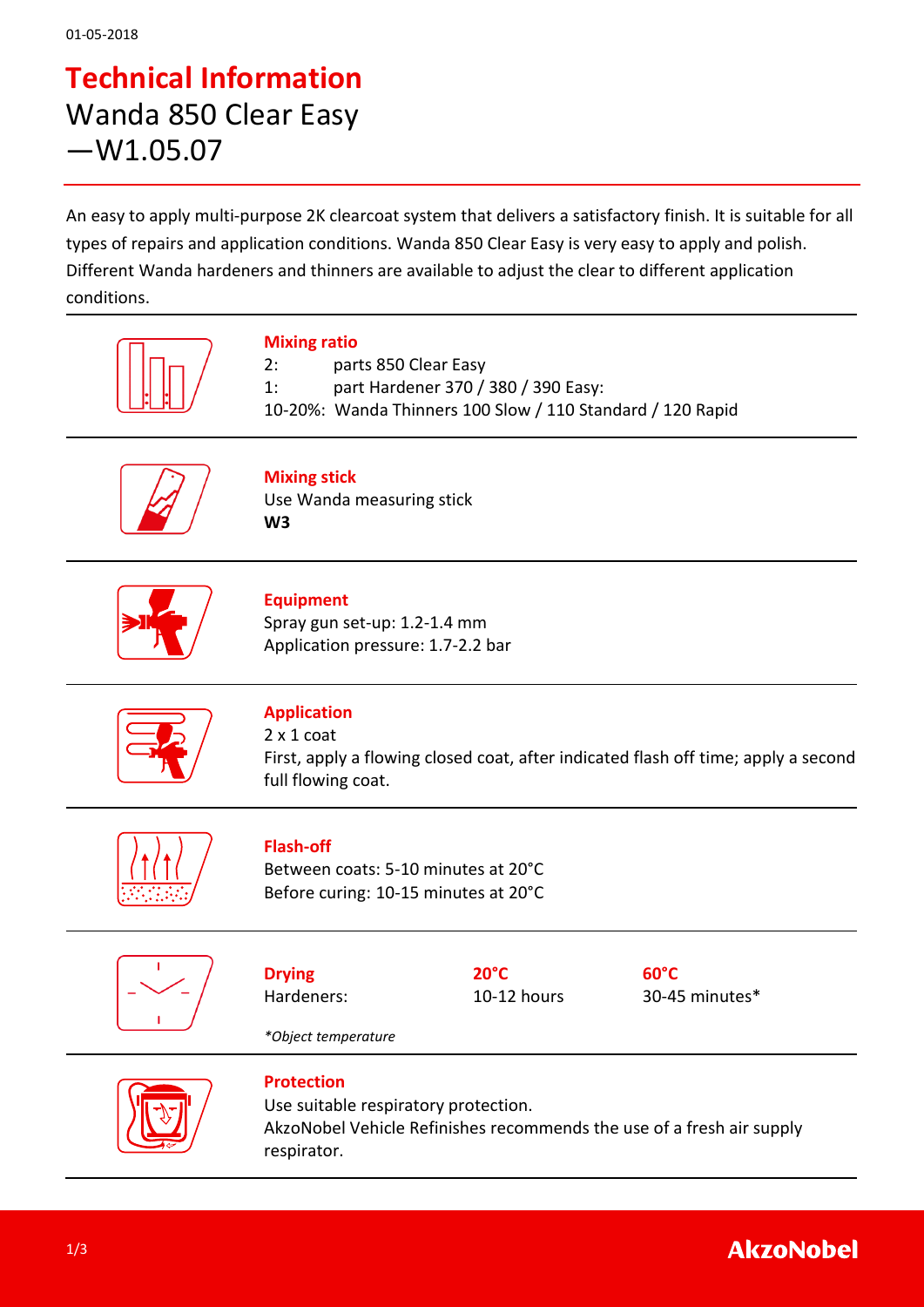# **Technical Information** Wanda 850 Clear Easy —W1.05.07



| <b>Product and</b><br><b>Additives</b>                    | Wanda 850 Clear Easy<br>Hardener 370 Easy / Hardener 380 Easy / Hardener 390 Easy<br>Wanda Thinners: 100 Slow-110 Standard-120 Rapid                                                                                                      |  |                |                |  |
|-----------------------------------------------------------|-------------------------------------------------------------------------------------------------------------------------------------------------------------------------------------------------------------------------------------------|--|----------------|----------------|--|
| <b>Suitable substrates</b>                                | Solventborne Basecoats and hard dry finishes                                                                                                                                                                                              |  |                |                |  |
| <b>Mixing</b>                                             | Parts 850 Clear Easy<br>2:<br>Part of Hardener 370 Easy Fast / 380 Easy Medium / 390 Easy Slow<br>1:<br>Wanda Thinners 100 Slow /110 Standard / 120 Rapid<br>10-20%                                                                       |  |                |                |  |
| Spray gun set up and Gravity feed<br>application pressure | $1.2 - 1.4$ mm<br>1.7-2.2 bar at the spray gun inlet<br>HVLP max 0.6-0.7 bar at the air cap                                                                                                                                               |  |                |                |  |
| <b>Application</b>                                        | Apply a flowing closed layer, allowing for a 5-10* minutes flash-off time at 20°C.(depends on hardener<br>thinner combination used) Next, apply a full flowing layer allowing for a 10-15* minutes flash-off<br>time at 20°C before bake. |  |                |                |  |
| <b>Pot-life</b>                                           | * This time can be influenced by the conditions at the time of application.<br>All hardeners 2-3 hours at 20°C                                                                                                                            |  |                |                |  |
| <b>Drying times</b>                                       | Dry to handle                                                                                                                                                                                                                             |  | $20^{\circ}$ C | $60^{\circ}$ C |  |
|                                                           |                                                                                                                                                                                                                                           |  | 10-12 hours    | 30-45 minutes  |  |